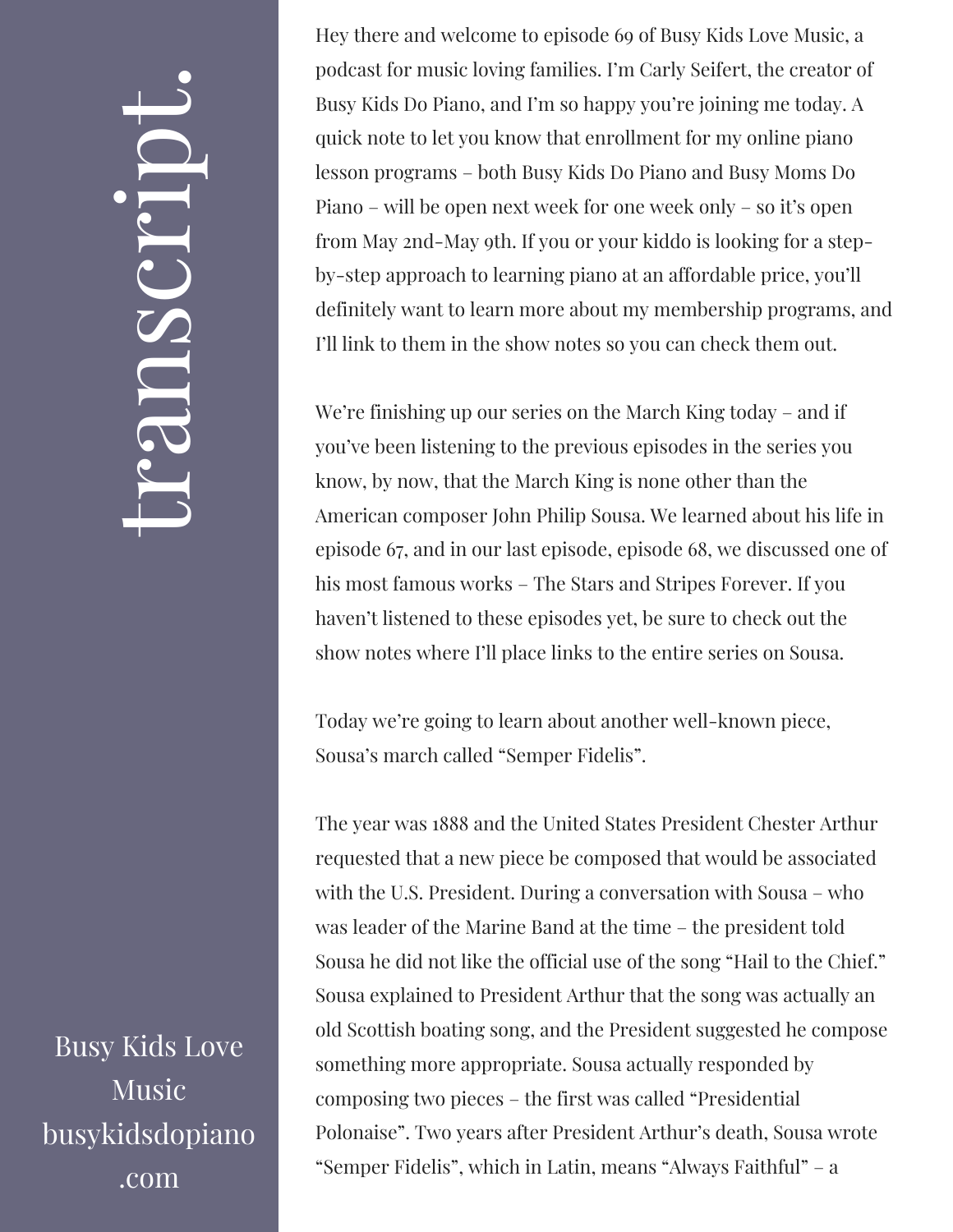## $\leftarrow$ ra<br>S n $\boldsymbol{C}$  $\bigcup$ r $\bullet$   $\overline{\phantom{1}}$  $\boxed{\phantom{1}}$  $\overline{\phantom{a}}$  $\bullet$

Busy Kids Love Music busykidsdopiano .com

motto of the U.S. Marine Corps. Sousa said in a 1927 interview that he wrote it one night while in tears after hearing his peers of the Marine Corps sing their famous Hymn at Quantico. Neither of Sousa's pieces took the place of "Hail to the Chief" as the song most closely associated with the United States president, but the song did come to be regarded as the official march of the U.S. Marine Corps.

Listen to how Sousa describes the premiere performance of his famous march.

"We were marching down Pennsylvania Avenue, and had turned the corner at the Treasury Building. On the reviewing stand were President Harrison, many members of the diplomatic corps, a large part of the House and Senate, and an immense number of invited guests besides. I had so timed our playing of the march that the 'trumpet' theme would be heard for the first time, just as we got to the front of the reviewing stand. Suddenly, ten extra trumpets were shot in the air, and the 'theme' was peeled out in unison. Nothing like it had ever been heard there before – when the great throng on the stand had recovered its surprise, it rose in a body, and led by the President himself, showed its pleasure in a mighty swell of applause. It was a proud moment for us all."

Sousa considered this to be one of his best marches, musically speaking. The piece was created for a band of wind instruments in addition to a percussion section. Do you notice the prominent, staccato drums and trumpets in the piece? How about the drum solo in the middle of the piece, where the music transitions from loud to soft?

This march became one of Sousa's most popular and was played by the Sousa band in many foreign countries. The song continues to be performed by the United States Marine Band countless times each year. In our last episode of Busy Kids Love Music, we talked about the standard U.S. military march form that Sousa developed. I'd love for you to head to this episode's show notes at busykidsdopiano.com/podcast/69 and listen to a full rendition of "Semper Fidelis" that is linked for you